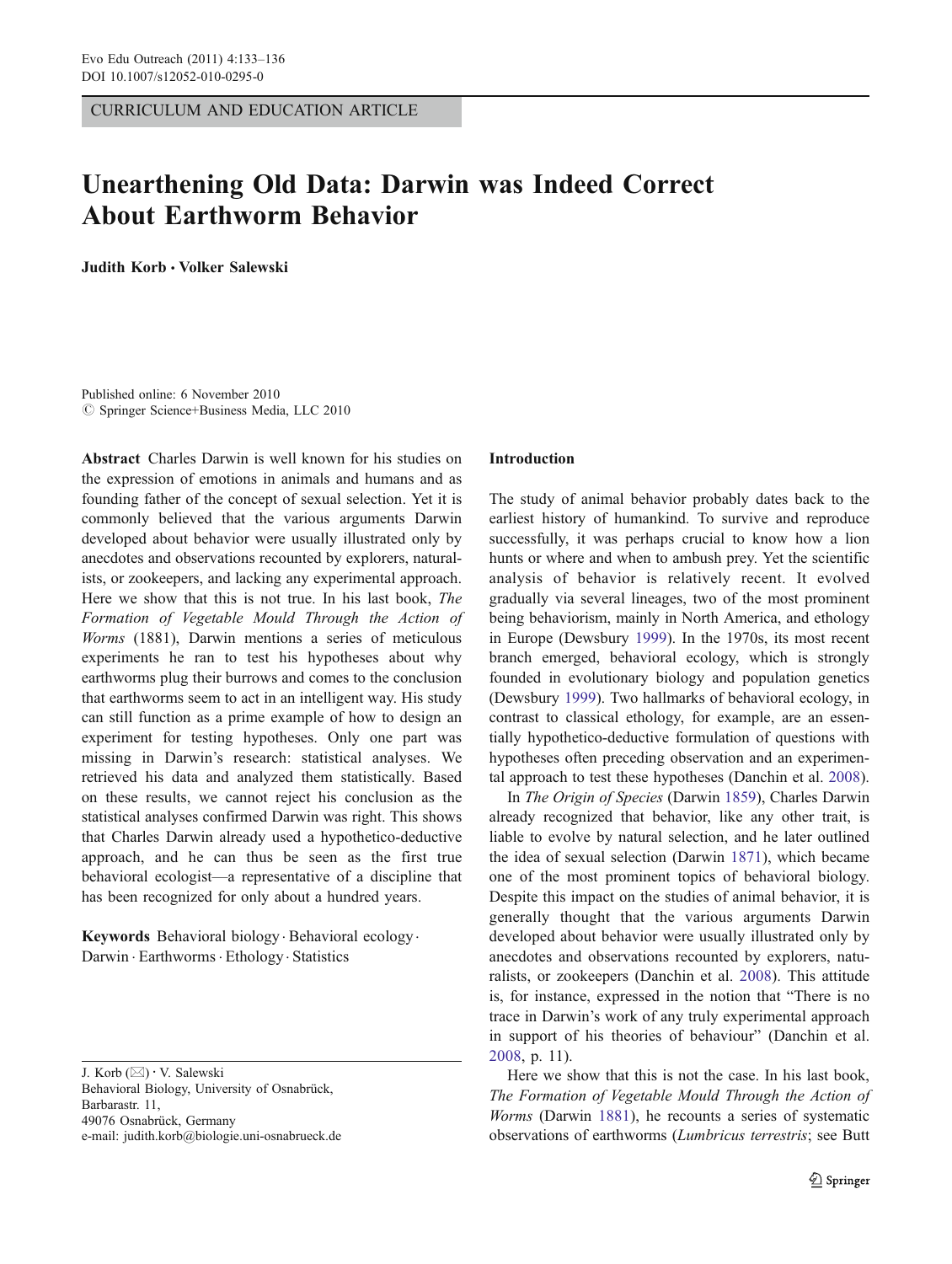<span id="page-1-0"></span>et al. [2008\)](#page-3-0) which still today could function as a guideline on experimental design for students in behavioral biology. Based on an initial observation and reasoning about intelligence, he explicitly formulated hypotheses predicting how earthworms draw leaves inside their burrows to block them. Then he rigorously tested his hypotheses with various independent experiments in the field and under "laboratory" conditions. Finally, he critically discussed his results. Only one part essential to current behavioral studies was missing from his analyses: statistics. Here, we analyze his data set on earthworm behavior from 1881, and as a result, we can confirm Darwin's [\(1881](#page-3-0)) conclusions even after rigorous testing.

# Darwin's Experiments

Reasoning about the intelligence of earthworms in plugging of their burrows Darwin ([1881\)](#page-3-0) stated: "If a man had to plug up a small cylindrical hole with such objects as leaves, petioles or twigs, he would drag or push them in by their pointed ends; but if these objects were very thin relatively to the size of the hole, he would probably insert some by their thicker and broader ends. The guide in this case would be intelligence" (Darwin [1881](#page-3-0), p. 64).

We retrieved the original data of Darwin's most important experiments that tested the hypothesis that earthworms pull leaves into burrows in an intelligent way. Most experiments were done in Charles Darwin's garden or in his house (Down House, Kent, England). For more details, see Darwin's results [\(1881\)](#page-3-0). We analyzed Darwin's data with statistical methods. All percentage values were transformed into numbers before each test. Chi-square tests were done without the application of Yate's correction with the program R, version 2.5.1 (R Development Core Team [2007\)](#page-3-0).

#### Reanalyses of Darwin's Results

Experiment 1: Natural assemblage of leaves from the garden (native and non-native trees, generally pointed tip, broad base; Darwin [1881,](#page-3-0) pp. 65–66).

> Darwin collected 227 leaves from worm burrows in his garden. One hundred and eighty-one were drawn into the burrows by or near their tips, 20 by their bases, and 26 near the middle. This means that significantly more leaves were drawn in by the easiest site (the tip) than expected by chance  $(\chi^2_{2} = 220.19, p < 0.0001).$

> Seventy of the 227 leaves were from the common lime tree (Tilia spec.), a species

supposed to be non-native to England (Fig. 1a). Also here, significantly more leaves were drawn into burrows by their tips than base or middle ( $\chi^2$ <sub>2</sub>=66.20, *p*< 0.0001; Fig. 1a).

Experiment 2: Leaves from a non-native species, the blades of which are not more pointed towards the apex than towards the base (Darwin [1881](#page-3-0), pp. 67–68).

> He collected 73 leaves of a hybrid between Cytisus alpinus and Cytisus laburnum from burrows in the field. In



Fig. 1 Results of Darwin's experiments. Shown are the percentage of "leaves" dragged into burrows by the tip (black), the base (white), or the middle section (gray). a Experiments with differently shaped leaves from plants non-native to England; the shape of the leaves is shown above. **b** Experiments with pine needles: *Pinus 1* Needles collected from the garden, Pinus 2 Pot experiments in the house, Pinus 3 Pot experiments in the garden, Pinus 4 Shellac experiment, Pinus 5 Thread experiment. c Experiments with paper triangles of different shapes (*broad*, *narrow*) and in the house. For more information, see text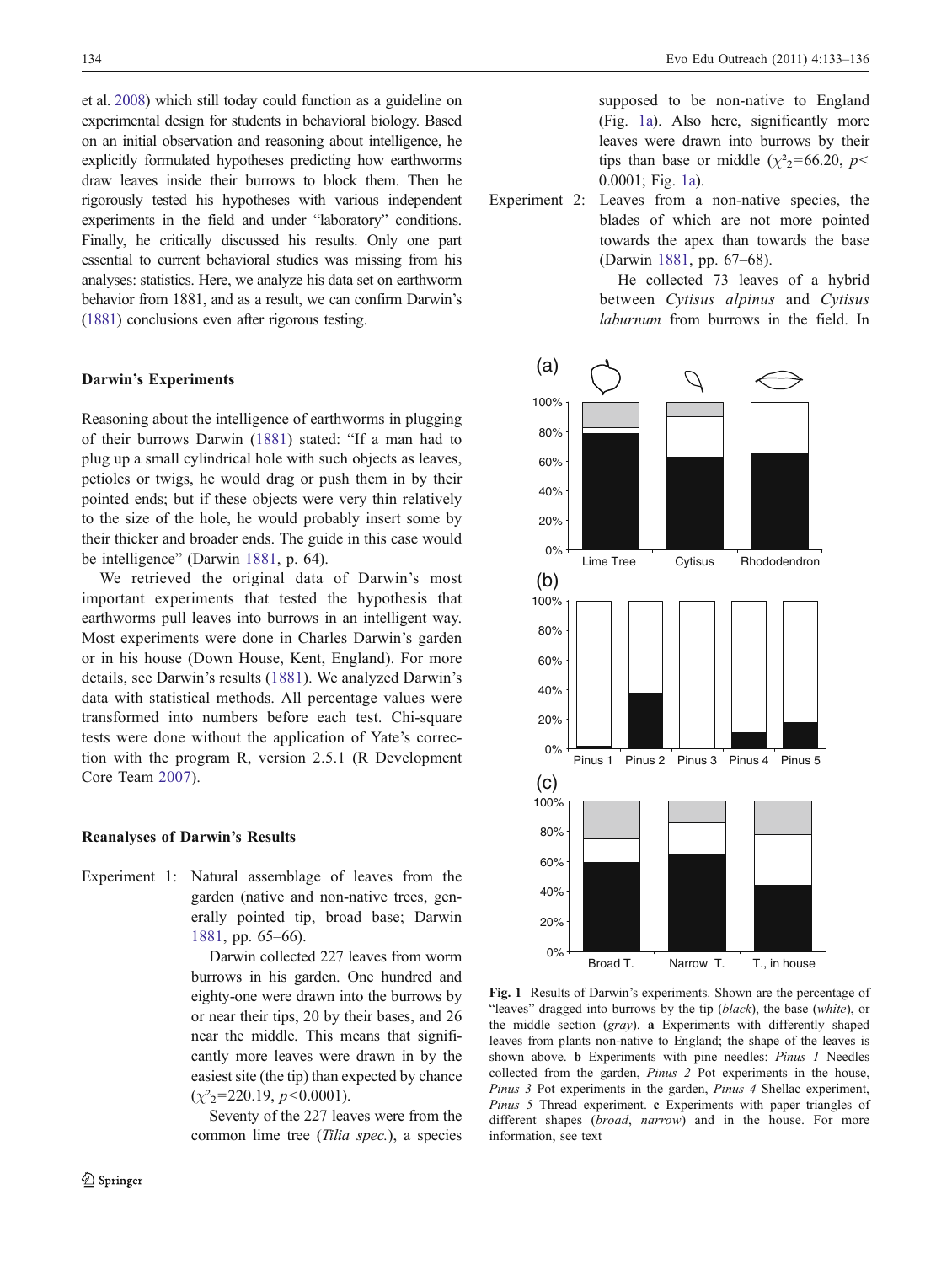this species, the terminal half generally fitted exactly the basal half (Fig. [1a](#page-1-0)). Significantly more leaves were drawn into the burrows by their tips than expected by chance  $(\chi^2)^2 = 32.41$ ,  $p <$ 0.0001), yet the proportion of leaves drawn into the burrow by their bases was significantly higher than in the case of the common lime tree ( $\chi^2$ <sub>2</sub>=14.63, *p* < 0.0001; Fig. [1a](#page-1-0)).

Experiment 3: Non-native plant with variable leaf shapes —Rhododendron (Fig. [1a](#page-1-0)) (Darwin [1881,](#page-3-0) pp. 69–70).

> Two hundred thirty-seven leaves were collected from the garden. Based on their shape, 65% would be most easily dragged into burrows by the base, 27% by the tip, and 8% by either end. Out of 91 leaves collected from burrows, 66% were drawn by the base and 34% by the tip. Here the observed dragging pattern fitted very well with those expected based on leaf shape. There was no significant difference between the observed and expected frequencies  $(\chi^2_1=0.67, p=0.414;$  Fig. [1a\)](#page-1-0).

Experiment 4: Non-native plants under different conditions, Pinus needles (Darwin [1881,](#page-3-0) pp. 70–77).

> The sharp, pointed leaves of pine trees also connected at the base (Fig. [1b\)](#page-1-0) present a challenge for earthworms. After observing how earthworms drag these needles into their burrows, Darwin did a series of experiments under different environmental conditions. In the garden, in an area without pine trees, earthworms unfamiliar with these leaves dragged a significantly higher proportion (90 out of 92 needles) in the correct way than expected by chance, i.e., by their base rather than their two tips  $(\chi^2) = 84.17$ ,  $p <$ 0.0001; Fig. [1b](#page-1-0); Pinus 1). He then did the same experiment in a warm room of his house with earthworms placed in pots. Here significantly more needles (16 out of 42 needles) were dragged by their tip  $(\chi^2_1=32.00, p<0.0001;$  Fig. [1b](#page-1-0); *Pinus* 2) and the burrows were not closed properly. He interpreted this difference as a consequence of the warmer room conditions and tested this new hypothesis. He placed pots with earthworms outside where they were exposed to colder ambient temper

atures. Now all 72 needles were dragged inside the burrows by their base (Fig. [1b,](#page-1-0) Pinus 3).

In the next experiment, he glued the tips of needle pairs together with shellac to test whether the earthworm's behavior resulted because they "gain a general notion of the shape or structure of the pine leaves and perceive that it is necessary for them to seize the base where the two needles are conjoined." After evaporation of the shellac, he deposited the leaves in an area without pine trees. Still 108 from 121 leaves were dragged into the burrows by their base ( $\chi^2$ <sub>1</sub>=74.59, *p*< 0.0001; Fig. [1b,](#page-1-0) Pinus 4). To test for a side effect of the shellac, he did a second experiment in which he tied the tips of the needles together with a fine thread. Also here, 123 out of 150 leaves were dragged by their base  $(\chi^2_1=61.44, p<0.0001)$ ; Fig. [1b,](#page-1-0) Pinus 5). These experiments led Darwin to conclude that the base of pine tree leaves has something attractive, although other leaves are rarely dragged by their base. Experiment 5: Artificial leaves: triangles of paper (Darwin

[1881](#page-3-0), pp. 82–90).

In a last set of experiments, Darwin used artificial "leaves" of two different shapes. He cut elongated triangles out of "moderately stiff writing-paper, which was rubbed with raw fat on both sides, so as to prevent their becoming excessively limp when exposed at night to rain and dew." The sides of all triangles were three inches in length, so that they could be partitioned into a tip (first upper inch), mid- (second inch), and base section (third inch). The base of the triangles was either 1 inch (broad triangles,  $N=120$ ) or 0.5 inch (narrow triangles,  $N=183$ ). After the triangles were placed outside, 59% from the broad triangles were dragged into burrows by the tip, 25% by the mid-section, and 16% by the base (Fig. [1c\)](#page-1-0). The corresponding values for the narrow triangles were 65%, 14%, and 21% (Fig. [1c\)](#page-1-0). Thus in both cases, significantly more triangles were dragged by their tips than the 33% expected by chance (broad triangles:  $\chi^2$ <sub>2</sub>=37.55, *p*<0.0001; narrow triangles:  $\chi^2$ <sub>2</sub>=82.90, *p*<0.0001; Fig. [1c\)](#page-1-0), and this despite the fact that the tip section